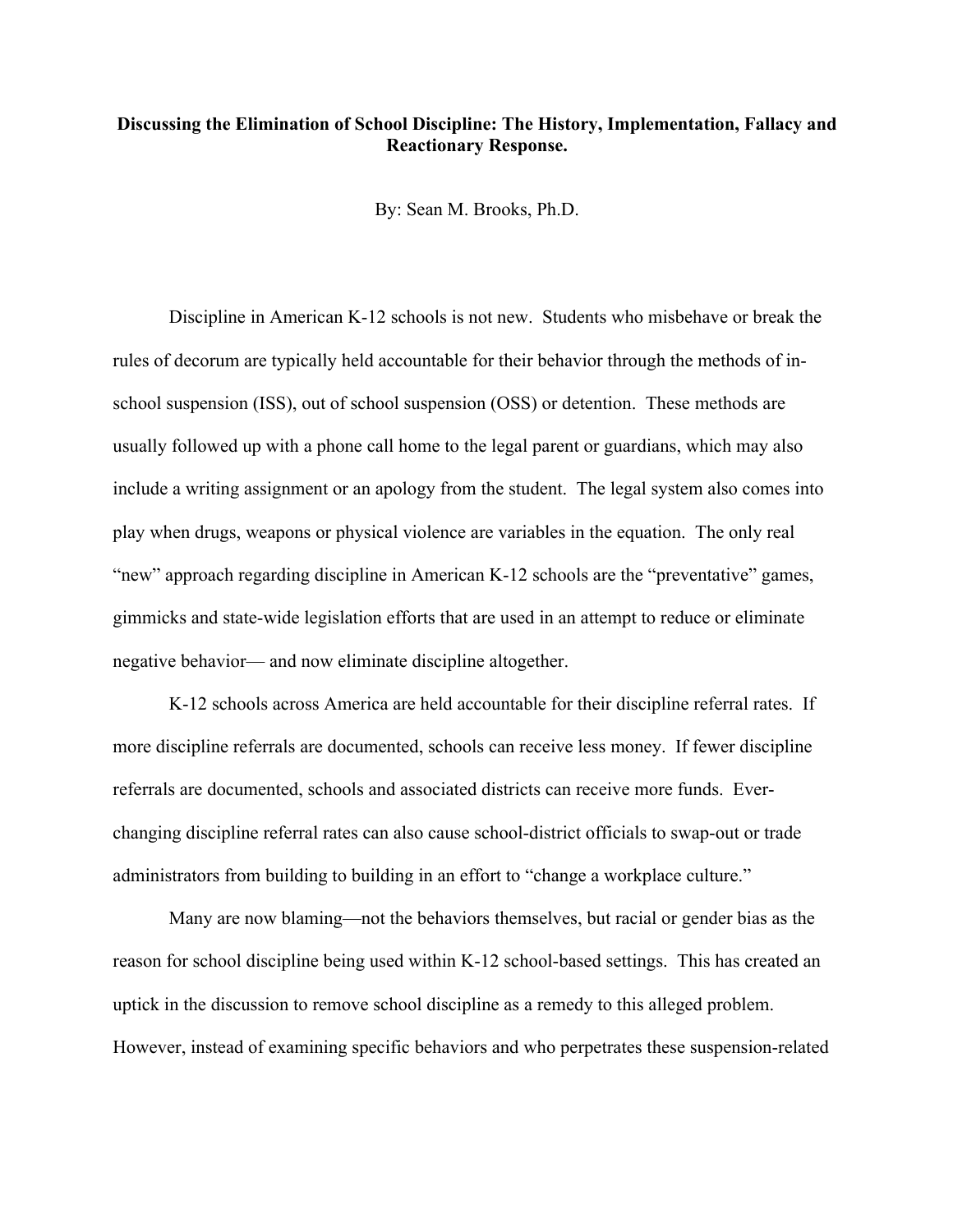behaviors, the "race and gender card" have been played as if bias is the primary motive as to why K-12 students are suspended.

In December of 2018, Education Secretary Betsy DeVos eliminated the Obama-era school-discipline policy that threatened schools to dramatically reduce, if not eliminate the suspensions of minority students. What is commonly left out of the public view, however, is that this Obama-era policy/suggestion was attached with a threat of blackmail. If schools did not dramatically reduce or eliminate their suspension rates for minority students, those states and school districts could be held legally accountable in federal court for accusations of discrimination. In a US News and World Report article titled, *Study Contradicts Betsy DeVos' Reason for Eliminating School Discipline Guidance*, author Lauren Camera conveniently leaves out how, why, and what threat was mandatory within the implementation of the Obama-era policy. The author quickly referenced how 'new studies claim to show that removing the Obama-era policy will dramatically increase rates of student discipline, and unfairly so.'

Between the years of 2014 and 2016 when this Obama-era blackmail threat existed, schools were desperately trying to find new ways of disciplining students who broke the rules, or they were working on trying to find other methods of preventing such behaviors from occurring in the first place. As one might suspect, such methods are profitable to the very educational companies that create "violence prevention programs," while schools are left to test out their viability by implementing them first, and then asking questions later. Many, if not all programs that seek to prevent reoccurring negative behaviors, tend to fail and they are not positively viewed by school-based faculty who are ultimately held accountable for their forced implementation (i.e., *Restorative Practices, PBIS* or *The PAX Good Behavior Game*).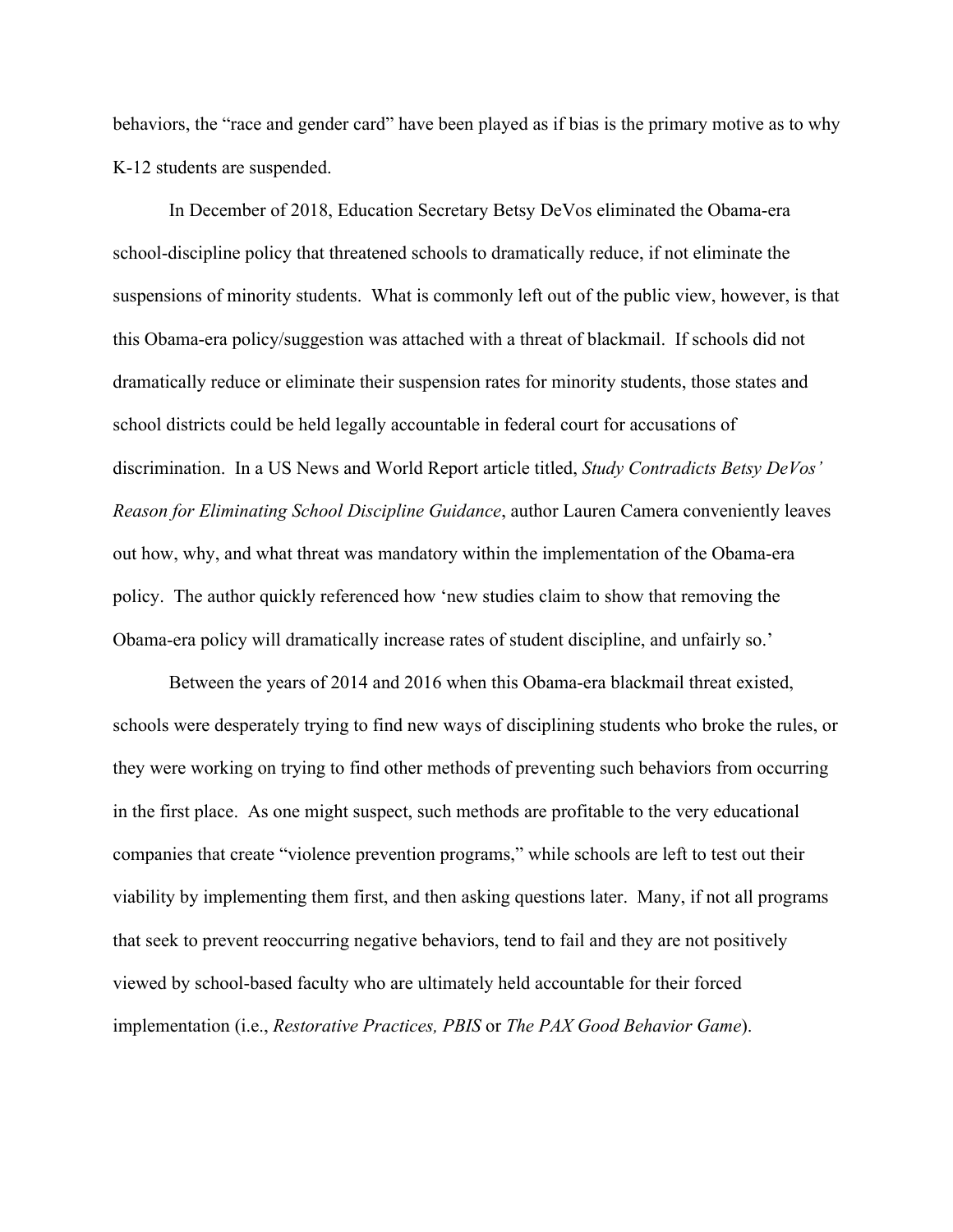Now, in response to failing behavior-modification programs, slanted and agenda-driven studies examining school discipline rates and disinformation related to previous federal policies; political critics and radical education organizations are requesting that schools eliminate schoolbased discipline for students—altogether. Some politicians and education think-tank's are suggesting that American K-12 schools find new methods of holding students accountable, because in their eyes if those students who break the rules are not suspended and are immediately allowed back into a classroom—then those students will be more likely to academically achieve. This begs the questions: What about everyone else who doesn't break the rules? After all, would someone let a criminal go free if a law had been broken, and then let that victimizer immediately re-enter the environment where the offense occurred? Is this the message we are sending to our law-abiding citizens, teachers, and students within school-based settings?

In December of 2019, Democrat Rep. Ayanna Pressley (D-Mass.) proposed legislation to "tackle the problem of students of color, particularly Black girls facing disproportionately punitive discipline in school." According to Rep. Pressley's proposed *Ending Pushout Act*, she is "aiming to stop discriminatory punishment practices that criminalize black and brown students, push them out of school and exacerbate the school to prison pipeline." This is the first bill to come out of the congresswoman's criminal justice reform proposals. Her initial report states;

*"Black students in the U.S. are significantly more likely than white students to be suspended, expelled, arrested at school, or referred to outside law enforcement agencies. While Black children make up about 16% of all U.S. public school students, they account for about 40% of school suspensions, according to a 2018 Government Accountability Office report. Black girls in particular face harsher treatment in school than their peers.*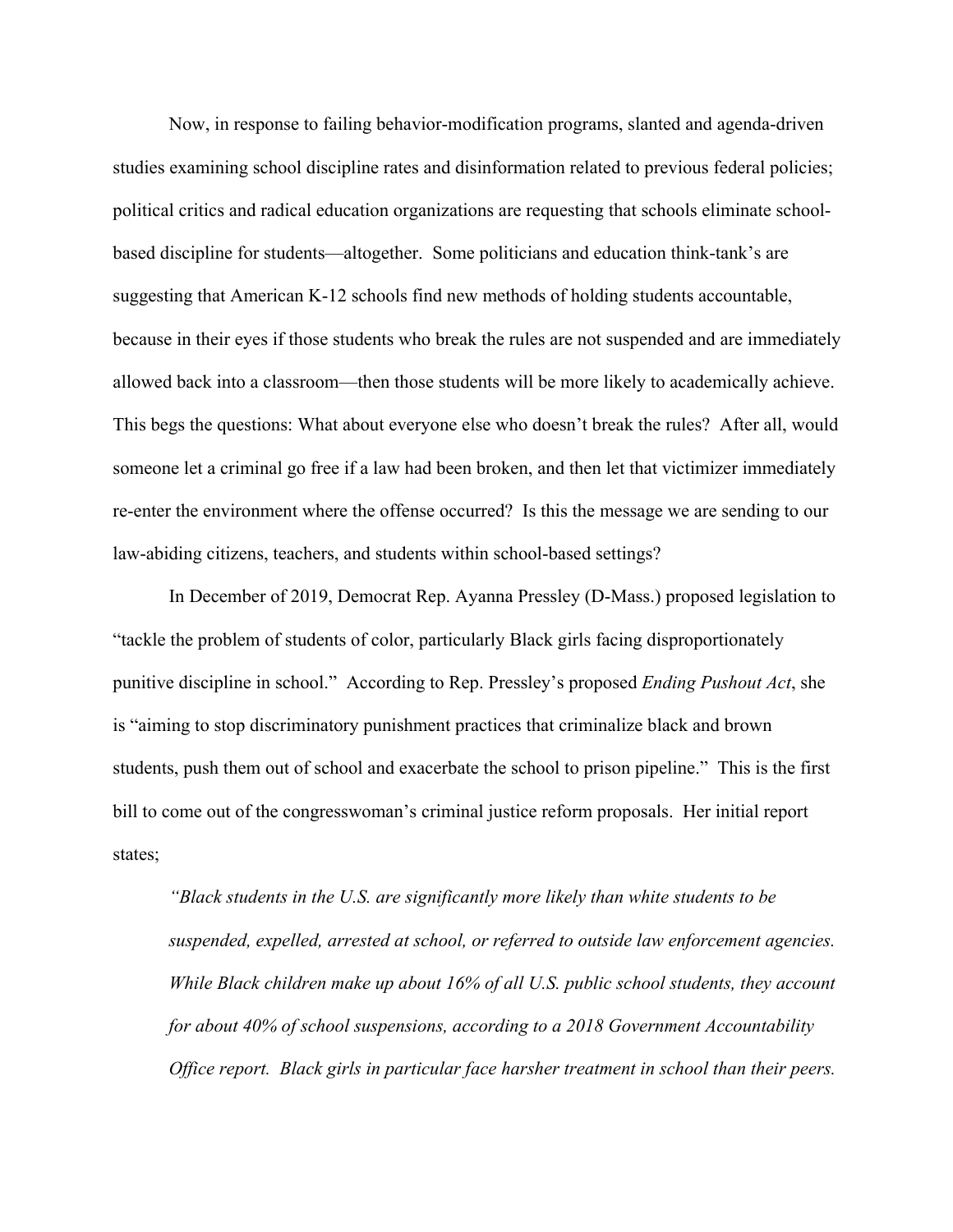*They are over five times more likely to be suspended than white girls, according to a 2017 report from the National Women's Law Center, which used data from the U.S. Department of Education's Office for Civil Rights from 2013-2014."*

Pressley's legislation, also co-sponsored by Democrat Rep. Ilhan Omar (D-Minn.), would establish \$2.5 billion in new grants for states and schools to provide educators with "implicit bias training, invest in counselors and social workers, and adjust school discipline policies specifically regarding 'appearance and grooming' for students, with input from families and community members." Now here's the kicker. The reported Act also states; "To be eligible for the funds, schools would have to ban suspensions and expulsions in all grades for being late or chronically absent and for 'minor infractions.' The schools would also have to ban corporal punishment, isolation and restraining students." Democrat Rep. Ayanna Pressley (D-Mass.) continued in stating; "Not only are our girls carrying trauma from their personal lives when they enter school, but for far too many, schools have become a place that criminalizes and harms girls of color."

These sweeping broad-brush strokes couldn't be more blatant. I'm not a lawyer, but conspiracy to commit bribery, I believe, is against the law. Notice how the behaviors themselves are not specifically addressed, but are instead vaguely referenced. Nor are the preventative measures that parents themselves could take ever mentioned in order to help ensure such behaviors don't exist within school-based environments. Furthermore, any proposed professional development to curb unfair practices among school staff would almost certainly require an entire school's staff, in particular white staff members, to be viewed as bias by default, thereby making a sweeping judgment that teachers are bigoted, so now let's train them to not be. Now, as in the past, government is playing the role of the parent. Bribing and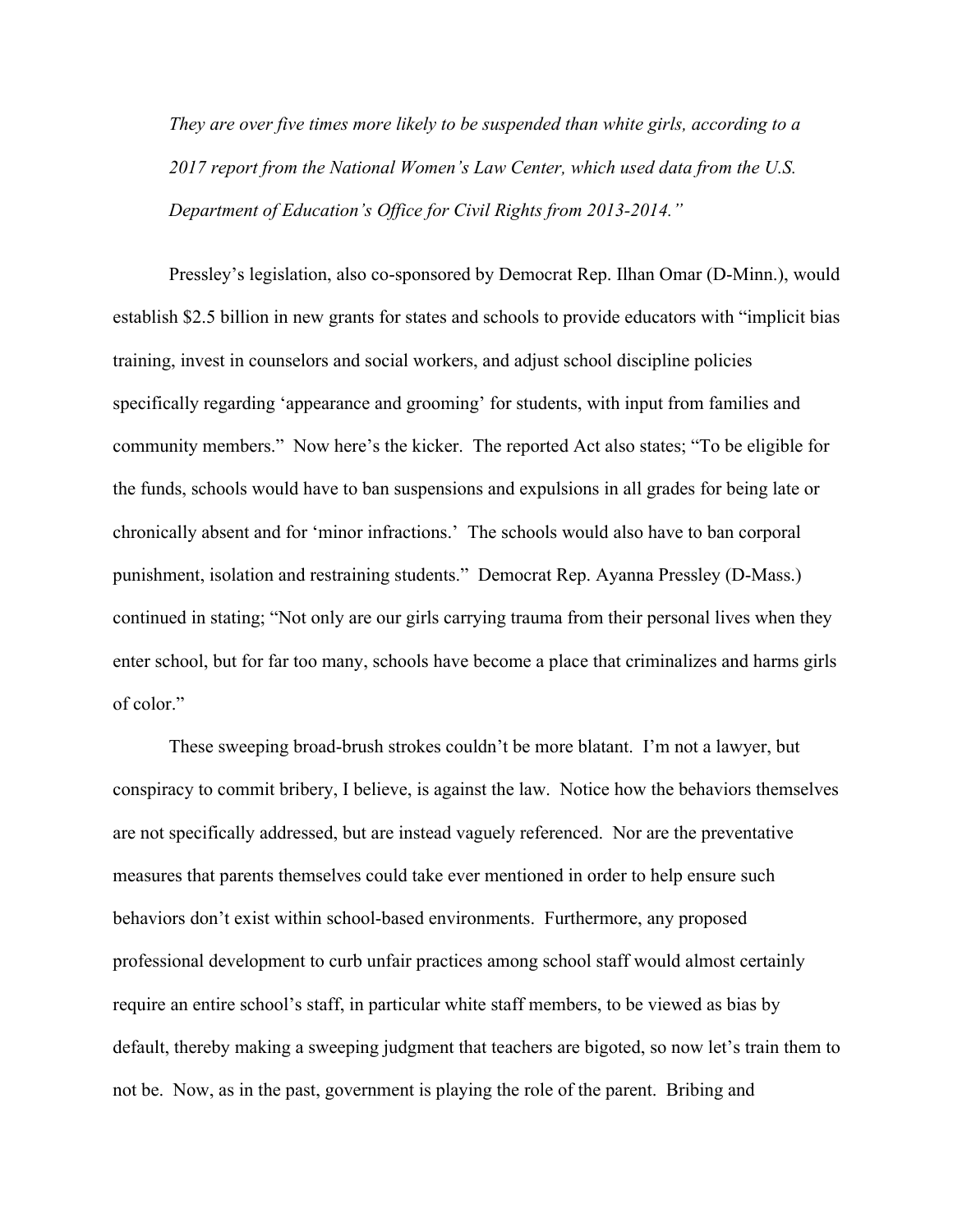blackmailing schools with the promise of millions of dollars has now become the preferred method to achieve compliance.

Eliminating school discipline or in-school or out-of-school suspension programs are not the answer, nor are forced behavior modification programs implemented by teachers and administrators for a student populous. Instead, the simplest answer tends to be the correct one. True compliance comes from teacher and administrative organization on the first day of school to teach the policies and procedures to students, while never overlooking the consequences for those who fail to comply. Always being calm but stern, being consistent and fair, alerting parents and guardians to disruptive behaviors upon immediate referral, and keeping thorough documentation of each and every episode—should be the preferred playbook regardless of a student's gender or race.

Finally, accountability for negative behaviors can only reach a logical conclusion if a face-to-face apology occurs. Without a face-to-face apology from the wrongdoer to the individual or group for whom they wronged, reoccurring negative behaviors will only persist, regardless of government intervention. Any lapse in this process tends to create a ripple effect, leading teachers and administrators to fish for the next flashy discipline procedure that typically creates more work or ultimately motivates politicians to force legislation that bribes or blackmails American K-12 school districts.

Case in point, in 2019 the State of California passed a law, that goes into effect in all California schools in 2020, officially outlawing discipline for students who openly defy teachers and administrators. Therefore, if local and State Governments become more radicle then they already are, chaos and laws such as this may be coming to a K-12 school district near you. With hundreds of thousands of citizens leaving California each year, due to crime, lawlessness,